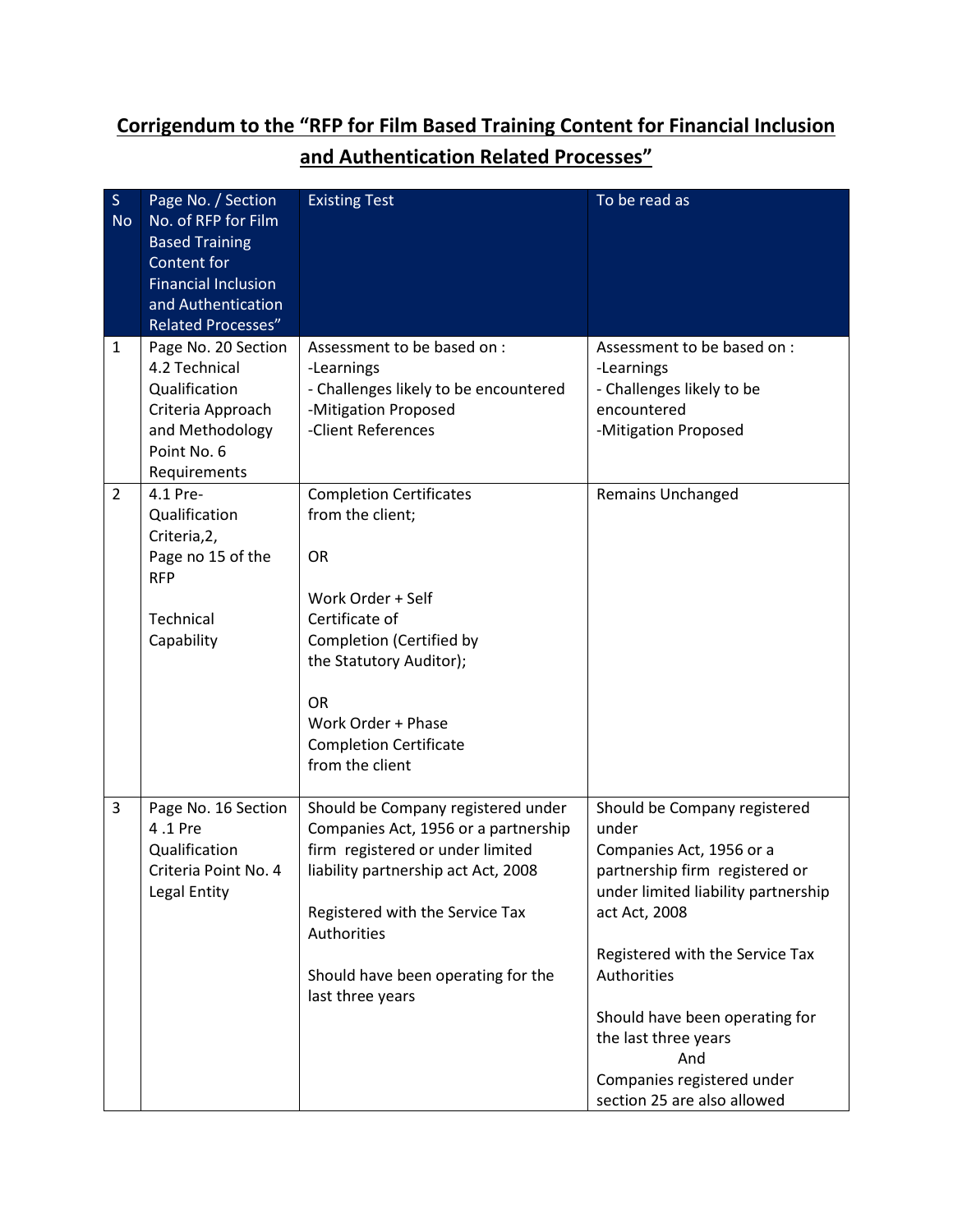| $\overline{4}$ | Page 21, Section,<br>4.3 Commercial Bid<br>Evaluation | a. The Financial Bids of technically<br>qualified bidders will be opened on<br>the prescribed date in the presence<br>of bidder representatives.<br>bidder with<br>b.<br>The<br>lowest<br>qualifying weighted commercial bid<br>(L1) will be awarded 100% score.<br>Financial Scores for other than L1<br>bidders will be evaluated using the<br>following formula:<br>Financial Score of a Bidder (Fn) =<br>{(Weighted<br>Commercial<br><b>Bid</b><br>οf<br>L1/Weighted Commercial Bid of the<br>Bidder) X 100}%<br>(Adjusted to two decimal places)<br>Only fixed price financial bids<br>c.<br>indicating total price for all the<br>deliverables and services specified in<br>this bid document will be considered.<br>d.<br>The bid price will include all<br>taxes and levies and shall be in Indian<br>Rupees.<br>Any conditional bid would be<br>e.<br>rejected<br>f.<br>Errors & Rectification:<br>Arithmetical errors will be rectified on<br>the following basis: "If there is a<br>discrepancy between the unit price<br>and the total price that is obtained by<br>multiplying the unit price and quantity,<br>the unit price shall prevail and the<br>total price shall be corrected. If there | a. The financial bids of all the<br>bidders who have qualified<br>technically shall be opened.<br>The<br>bidder with<br>lowest<br>b.<br>qualifying weighted commercial<br>bid (L1) will be considered the<br>most responsive bidder.<br>Only fixed price financial<br>c.<br>bids indicating total price for all<br>the deliverables and services<br>specified in this bid document<br>will be considered.<br>The bid price will include all<br>d.<br>taxes and levies and shall be in<br>Indian Rupees.<br>Any conditional bid would<br>e.<br>be rejected<br>f.<br>Errors & Rectification:<br>Arithmetical errors will be rectified<br>on the following basis: "If there is a<br>discrepancy between the unit price<br>and the total price that is obtained<br>by multiplying the unit price and<br>quantity, the unit price shall prevail<br>and the total price shall be<br>corrected. If there is a discrepancy<br>between words and figures, the<br>amount in words will prevail" |
|----------------|-------------------------------------------------------|--------------------------------------------------------------------------------------------------------------------------------------------------------------------------------------------------------------------------------------------------------------------------------------------------------------------------------------------------------------------------------------------------------------------------------------------------------------------------------------------------------------------------------------------------------------------------------------------------------------------------------------------------------------------------------------------------------------------------------------------------------------------------------------------------------------------------------------------------------------------------------------------------------------------------------------------------------------------------------------------------------------------------------------------------------------------------------------------------------------------------------------------------------------------------------------------------------------|---------------------------------------------------------------------------------------------------------------------------------------------------------------------------------------------------------------------------------------------------------------------------------------------------------------------------------------------------------------------------------------------------------------------------------------------------------------------------------------------------------------------------------------------------------------------------------------------------------------------------------------------------------------------------------------------------------------------------------------------------------------------------------------------------------------------------------------------------------------------------------------------------------------------------------------------------------------------------------------|
| 5              | Page22,<br>4.4                                        | is a discrepancy between words and<br>figures, the amount in words will<br>prevail"<br>technical and financial<br>The<br>a.                                                                                                                                                                                                                                                                                                                                                                                                                                                                                                                                                                                                                                                                                                                                                                                                                                                                                                                                                                                                                                                                                  | a. The financial bids of all the                                                                                                                                                                                                                                                                                                                                                                                                                                                                                                                                                                                                                                                                                                                                                                                                                                                                                                                                                      |
|                | Combined and Final                                    | scores secured by each bidder will                                                                                                                                                                                                                                                                                                                                                                                                                                                                                                                                                                                                                                                                                                                                                                                                                                                                                                                                                                                                                                                                                                                                                                           | bidders<br>who<br>have<br>qualified                                                                                                                                                                                                                                                                                                                                                                                                                                                                                                                                                                                                                                                                                                                                                                                                                                                                                                                                                   |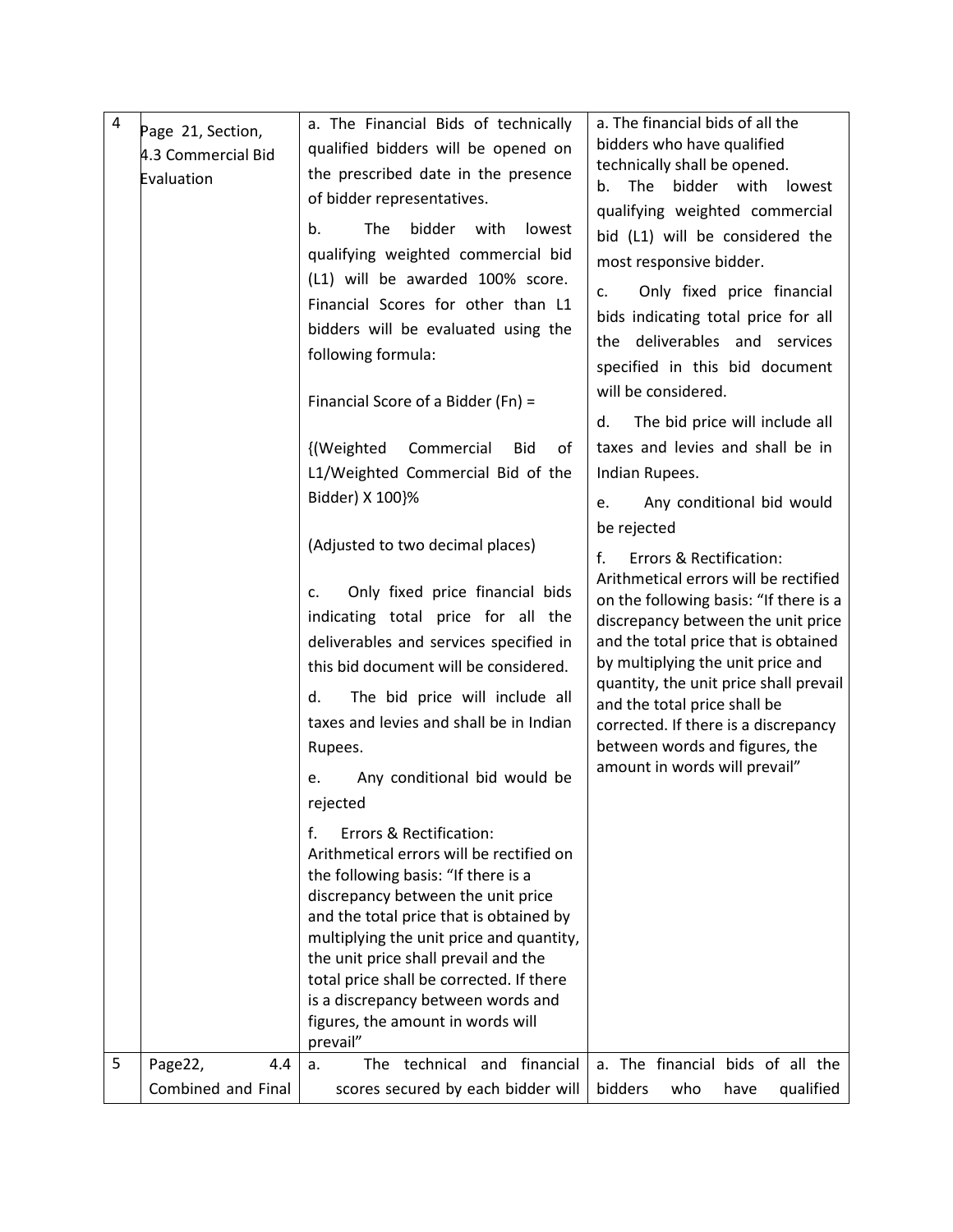|   | Evaluation                                     | be added using weight age of 80%<br>and 20% respectively to compute a<br>Composite Bid Score.<br>bidder<br>The<br>securing<br>b.<br>the<br>highest Composite Bid Score will<br>adjudicated as the most<br>be                                                                                                                                                                                                                                                        | technically shall be opened.<br>The<br>bidder<br>with<br>lowest<br>b.<br>qualifying weighted commercial<br>bid (L1) will be considered the<br>most responsive bidder.                                                                                                                                                                                                                                                                                                                                  |  |
|---|------------------------------------------------|---------------------------------------------------------------------------------------------------------------------------------------------------------------------------------------------------------------------------------------------------------------------------------------------------------------------------------------------------------------------------------------------------------------------------------------------------------------------|--------------------------------------------------------------------------------------------------------------------------------------------------------------------------------------------------------------------------------------------------------------------------------------------------------------------------------------------------------------------------------------------------------------------------------------------------------------------------------------------------------|--|
|   |                                                | responsive Bidder for award of the<br>Project. The overall score will be<br>calculated as follows:-<br>$Bn = 0.80 * Tn + 0.20 * Fn$                                                                                                                                                                                                                                                                                                                                 |                                                                                                                                                                                                                                                                                                                                                                                                                                                                                                        |  |
| 6 | 53,<br>Page<br>No<br><b>Contract Agreement</b> | Each of the parties mentioned<br>above are collectively referred to as<br>the Parties and individually as a<br>Party.                                                                                                                                                                                                                                                                                                                                               | Each of the parties mentioned<br>above are collectively referred<br>to as the Parties and individually<br>as a Party.                                                                                                                                                                                                                                                                                                                                                                                  |  |
|   |                                                | <b>WHEREAS:</b><br>is desirous to implement the<br>1.<br>project of e-Governance for<br>In furtherance of the same,<br>2.<br>undertook the selection of a<br>suitable<br>service provider<br>through<br>competitive<br>a<br>bidding process to assist in -<br>this regard issued Request<br>for Proposal (RFP) dated<br>$\left\langle \cdot \right\rangle^{***}$<br>The successful bidder has<br>3.<br>been selected as the Service<br>provider on the basis of the | <b>WHEREAS:</b><br>1. is desirous to implement<br>the project<br>2. In furtherance of the<br>undertook<br>the<br>same,<br>selection of a suitable<br>service provider through<br>competitive<br>bidding<br>a<br>process and in this regard<br>for<br>Request<br>issued<br>(RFP)<br>Proposal<br>dated<br>$\left\langle \cdot \right\rangle^{***}$<br>3. The successful bidder has<br>been selected as<br>the<br>Service provider on the<br>basis of the bid response<br><b>NOW</b><br>THEREFORE,<br>in. |  |
|   |                                                | bid response set out as<br>Schedule<br>9<br>οf<br>this<br>Agreement, to advice on ----<br>------------------                                                                                                                                                                                                                                                                                                                                                        | consideration of the mutual<br>covenants,<br>promises,<br>assurances, representations and<br>provisions set forth herein, the                                                                                                                                                                                                                                                                                                                                                                          |  |